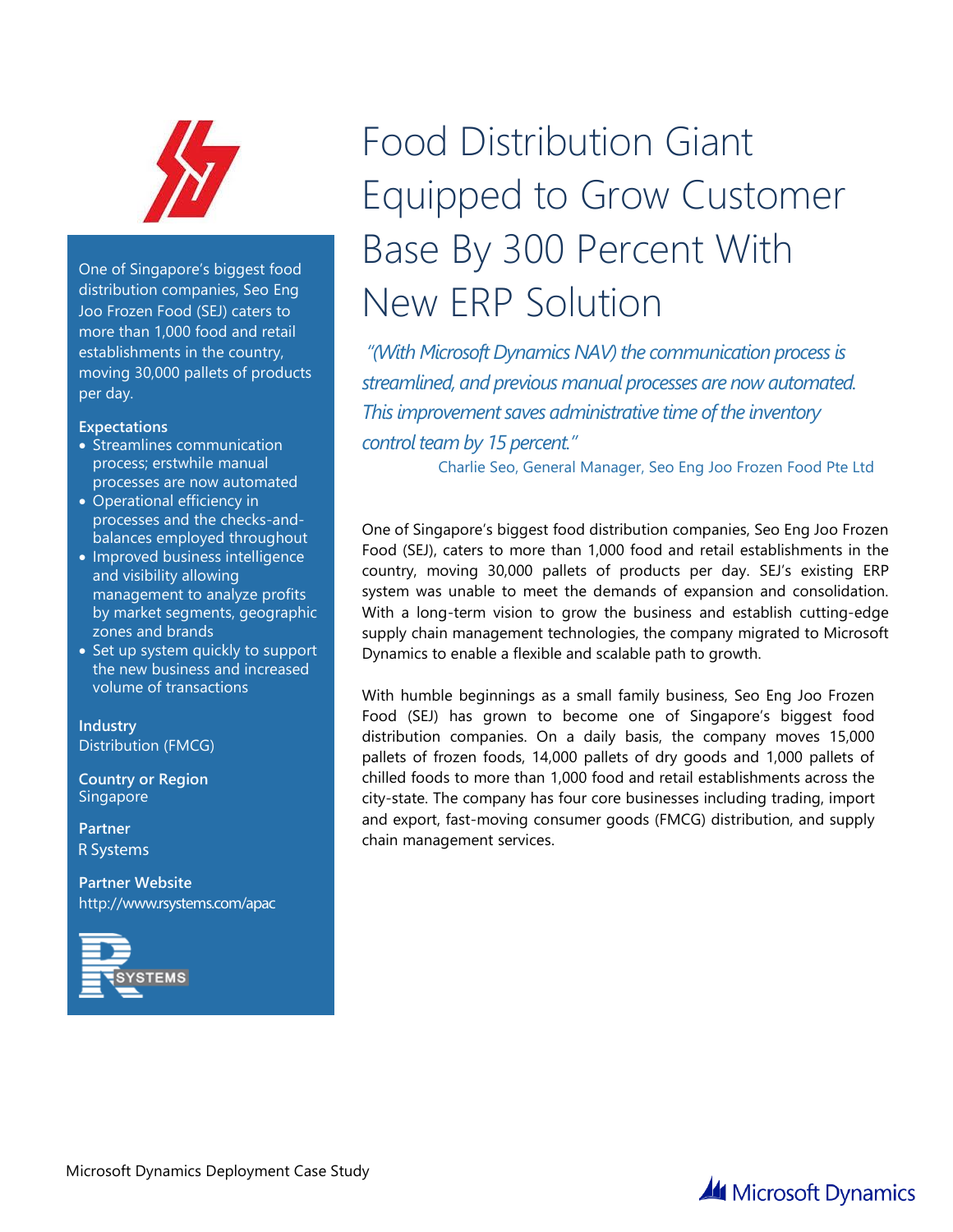*"We chose Microsoft Dynamics NAV because we found it to be a flexible and configurable platform that can grow with our needs."*

Charlie Seo, General Manager, Seo Eng Joo Frozen Food Pte Ltd. Given the company's reliance on its supply chain, a capable enterprise resource planning (ERP) platform is crucial to ensure the timely movement of goods. "Our company's expertise is in FMCG, but we have found IT to be a big challenge," says Charlie Seo, General Manager, SEJ. "When the company's management launched our roadmap for long-term growth, we sought to improve our enterprise planning capabilities with a capable and trustworthy partner who could see us through our journey."

For almost two decades, SEJ utilized a deployment of Global ERP, which was highly configured for the company's needs. However, in 2010, the company defined a long-term strategy, which included targeting ten-fold growth in output in the medium term. However, the rigid nature of the legacy ERP was seen as a limiting factor. "We needed a new system because our old ERP was no longer able to meet our expansion needs," says Seo.

#### **An Integrated and Flexible Solution**

Management evaluated a number of options from different vendors over a period of 12 months, to ensure that the new ERP system to be deployed would be reliable, flexible and scalable enough to meet SEJ's long-term needs. "In our industry, drop and pick accuracy are very important considerations," says Seo. "When a customer orders, and when we make deliveries, we want to be 100% sure that we are delivering the correct goods at the right time." Seo adds that the company's ERP is responsible for ensuring different elements such as warehousing, deliveries, storage and inventory are working well together.

The company decided to migrate to an end-to-end integrated FMCG The company decided to migrate to an end-to-end integrated FMCG business management solution based on Microsoft Dynamics NAV, with business management solution based on Microsoft Dynamics NAV, with Sales, Inventory, Purchasing and modules for finance, trading, import and Sales, Inventory, Purchasing and modules for finance, trading, import and export. The implementation was done in consultation with MQSpectrum, export. The implementation was done in consultation with MQSpectrum, SEJ's technology partner, and R Systems, formerly aka. IBIZCS, Consulting Services, that provided its technical expertise in integrating a mobile Warehouse Management System equipped with RFID. The first phase of migration which included the Finance Module, was completed within six months.

#### **Reimagining Possibilities**

"When we started understanding the capabilities of Dynamics NAV, we also began to explore more possibilities for our business," says Seo. He adds that the biggest benefit is the flexibility that the platform provides. For instance, the company can now implement advanced inventory management technologies, such as wireless inventory tagging through RFID.

"We are no longer restricted by the ERP solution. Working with a good partner in building on Microsoft Dynamics NAV, the opportunity to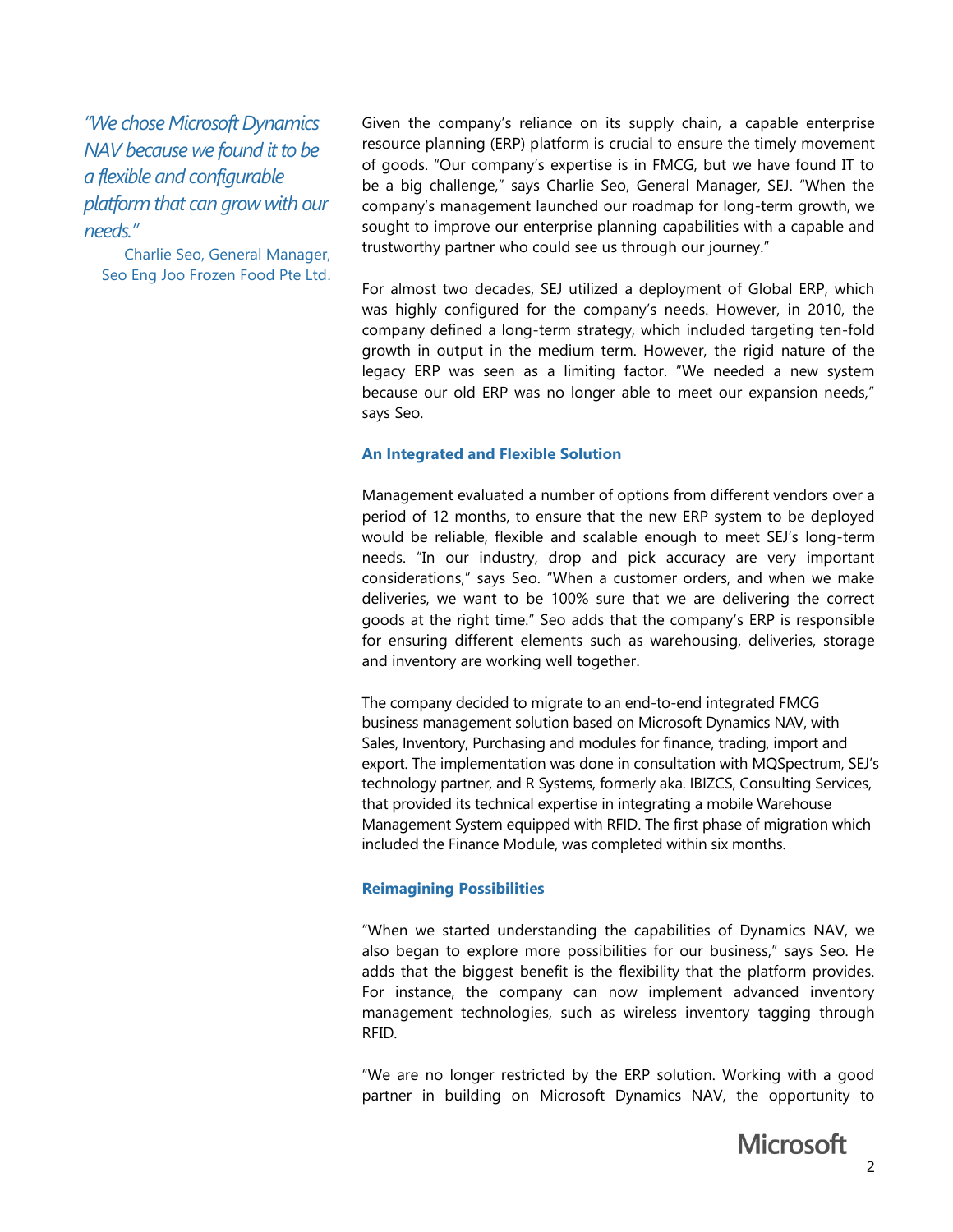*"The information is all there, and the new ERP enables us to mine the data and put it into a language that management can use to make decisions."* 

Charlie Seo, General Manager, Seo Eng Joo Frozen Food Pte Ltd automate certain process is unlimited. Some of the things we never thought about before are now possible," he says.

**Improved inventory control.** With Microsoft Dynamics NAV, the company now enjoys improved communication across finance, inventory control and warehousing functions as a result of tighter integration between modules. For example, creation of sales orders automatically generates pick up instructions for the warehouse, and confirmation by the warehouse staff automatically posts the shipment.

"The communication process is streamlined, and manual processes we used previously are now automated," Seo says. "This improvement saves administrative time of the inventory control team by 15 percent."

"One of the more tangible benefits we derive from our new ERP is automation in terms of how we communicate with customers and how they communicate with us," he adds. "This also includes integration between modules, which reduces the likelihood of human error in transactions and processes."

**Improved operational efficiency.** SEJ has gained operational efficiency, both in the processes and the checks-and-balances employed throughout. The stock bins feature in the warehouse management function helps to facilitate the picking process. The system assigns stock to be picked in the priority of expiry date sequence (FEFO). Warehouse staff are given specific stock locations to pick stock items. With visibility of shelf life, SEJ ensures that stock with earlier expiry dates is moved out of the warehouse sooner, making the warehouse operation more efficient and resulting in faster turnaround time.

**Improved visibility.** The dimension feature of NAV allows management to analyze profits by market segments, geographic zones and brands. "We are now more efficient in the way we handle information," says Seo. "Our database with Microsoft Dynamics NAV is more comprehensive, compared with our previous ERP, which enables us to track more metrics and generate more exhaustive reports." This results in faster decision-making. "The information is all there, and the new ERP enables us to mine the data and put it into a language that management can use to make decisions."

**Scalability.** The system allows the company to roll-out new business operations in a short timeframe. For example, in December 2014, the company incorporated a new business entity to handle sales in a new market segment. SEJ was able to set up the system quickly to support the new business and its increased volume of transactions. The new infrastructure and expansion capability removes constraints and the company expects to achieve 300% growth in customer acquisition.

**Microsoft**